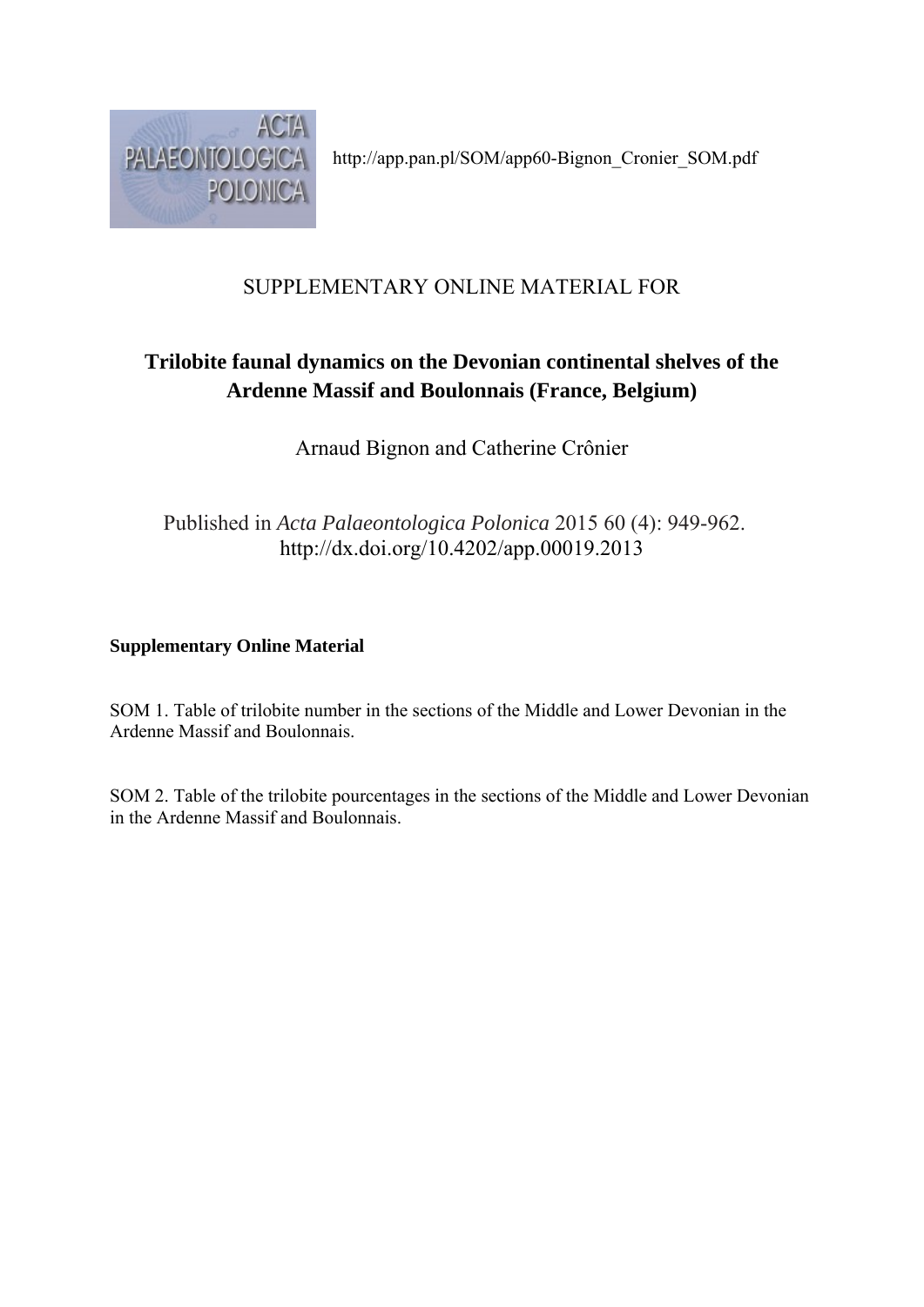|                       | ш<br><b>Hul</b> | Cou-E2 | Dur-E2       | Gru-E2 | Jem-E2 | Nis-E2   | Trei-E2 | Chim-E3        | Cou-E3   | ш<br>Roch-I | Trei-E3 | Vir-E3   | Well-E3     | Well-E4  | Cou-G1 | Giv-G1   | Rest-G1 | Roch-G   | Trei-G | Cou-G2      | Giv-G2         | Pon-G2       | $Sal-G2$ | Wav-G | Cou-G3      | Giv-G3 | Giv-G4       |
|-----------------------|-----------------|--------|--------------|--------|--------|----------|---------|----------------|----------|-------------|---------|----------|-------------|----------|--------|----------|---------|----------|--------|-------------|----------------|--------------|----------|-------|-------------|--------|--------------|
| Scutellum-Goldius     | 0               | 8      | $\mathbf{0}$ | 0      | 0      | 1        | 0       | $\mathbf 0$    |          | 8           | 0       | 1        | $\mathbf 0$ | 0        | 15     | 25       | 5       | 15       | 0      | $\mathbf 1$ | $\overline{2}$ | $\mathbf{0}$ | 0        | 0     | $\mathbf 0$ |        | 0            |
| Scabriscutellum       | 0               | 0      | 0            | 0      | 0      | $\Omega$ | 4       | 0              | 0        |             | 0       | $\Omega$ | 0           | O        | 0      | $\Omega$ | 0       | $\Omega$ | 0      | 0           | 0              | 0            | 0        | 0     | 0           | ი      | $\Omega$     |
| Thysanopeltella       | 0               | 0      | 0            | 0      | 0      | $\Omega$ | 0       | 0              | O        | 0           | 0       | 2        | 0           | O        | 0      | 0        | 0       | 0        | 0      | 0           | 0              | 0            | ი        | 0     | 0           | n      | 0            |
| <b>Bradocryphaeus</b> |                 |        | 0            | 0      | 0      | 0        | 0       | 0              | 0        | 0           | 0       | 0        | 0           | 0        | 0      | 0        | 0       | 0        |        | 0           | 0              | 0            | 0        | 0     | 0           | ი      | 0            |
| Heliopyge             |                 |        | 0            | O      | 0      | 0        | 0       | 0              | O        | 0           | 0       | 0        | 0           | n        | 0      | 0        | 0       | 0        | 0      | 0           | 0              | 0            | O        | 0     | 0           | 0      | 0            |
| Asteropyge            |                 | 0      | 0            |        | 0      | 0        |         | 0              |          | 3           | 0       | 2        | 0           | 0        | 0      | 0        | 0       | 0        | 0      | 0           | 0              | 0            | 0        | 0     | 0           |        | 0            |
| Neometacanthus        |                 |        | 0            | 0      | 0      | 0        | 0       | 0              | 0        |             | 0       | 0        | 0           | 0        | 0      | 0        | 0       | 0        |        | 0           | 0              | 0            | 0        | 0     |             |        |              |
| Nyterops              | 0               | O      | 0            | 0      | 0      | 0        | 0       | 0              | 0        | 0           | Ω       | 0        | 0           | 0        | 0      | 5        | 5       | 0        | 0      | 0           | 0              | 0            | ი        | 0     | 0           | n      | 0            |
| Hypsipariops          |                 |        | 0            | 0      | 0      | 0        |         | 0              | 0        | 0           | 0       | 0        | 0           | 0        | 0      | 0        |         | 2        | 0      | 0           | 0              | 0            | 0        | 0     | 0           | N      | 0            |
| Geesops               |                 |        |              | 0      | 0      | 0        | 28      | 0              |          |             |         | 25       | 0           | 0        | 0      | 0        | 0       | 0        |        | 0           | 0              | 0            | 0        | 0     | 0           |        | 0            |
| Pedinopariops         | 0               | 12     | 0            | 0      |        | 0        |         | 0              |          | 2           | 0       | 5        | 0           | 0        | 0      | 0        | 0       |          | O      | 0           | 0              | 0            | 0        | 0     | 0           | 0      | 0            |
| Phacops               | ი               | 2      | 0            | 0      | 0      | 0        | 2       | 0              |          | 4           | 0       | 0        | 0           | O        | 0      | 0        | 0       | 0        | 0      | 0           | 0              | 0            | 0        | 0     | 0           | O      | 0            |
| Eldregeops            | n               |        | 0            | 0      | 0      | 0        | 0       | $\mathbf 0$    | ŋ        | 0           |         | 0        | $\Omega$    | U        | 0      | 0        | 0       | 0        | U      | 0           | 0              | 0            | 0        | 0     | 0           | n      | O            |
| Cyphaspis             |                 |        | 0            | 0      | 0      | 0        | 0       | $\mathbf 0$    | 0        | 33          | 0       |          | 0           | 0        | 0      | 0        | 0       |          |        | 0           | 0              | 0            | 0        | 0     | 0           |        | 0            |
| Gerastos              |                 |        | 0            | 0      |        | 0        | 18      | $\overline{2}$ |          | 15          | 0       | 0        | 0           | $\Omega$ | 0      | 0        | 4       | 0        | 0      | 0           | 0              | 0            | 0        | 0     | 0           | U      | $\mathbf{0}$ |
| Dechenella            |                 |        | 0            | 0      | 0      | 0        | 0       | 0              | 0        | 0           |         | 0        | 0           | 2        | 3      | 160      |         | 0        | 0      | 6           | 15             |              | 2        | 5     |             | 17'    | 37           |
| Cornuproetus          |                 |        | 0            | 0      | 0      | 0        |         | 0              |          | 26          |         | 3        | 0           | 0        |        | 0        |         | 0        | 0      | 0           | 0              | 0            | 0        | 0     | 0           | 0      | $\Omega$     |
| Tropidocoryphe        | 0               | 3      | 0            | 0      | 0      | U        | 3       | $\mathbf 0$    |          | 6           | 0       | 0        |             | O        | 0      | 0        | 0       | 0        |        | 0           | 0              | 0            | 0        | 0     |             | O      | $\Omega$     |
| Rhenocynproetus       | 0               | 0      | 0            | 0      | 0      | 0        | 0       | 0              | $\Omega$ | 0           | 0       | 8        | 0           | 0        | 0      | 0        | 0       | 0        | 0      | 0           | 0              | 0            | 0        | 0     | 0           |        | 0            |
| Dohmiella             | O               |        | 0            | 0      | 0      | $\Omega$ | 0       | 0              | O        | 8           | 0       | $\Omega$ | 0           | O        | 0      | 0        | 1       | 2        | 0      | 0           | 0              | 0            | N        | 0     | 0           | n      | 0            |
| Astycoryphe           |                 |        | 0            | 0      | 0      | 0        | 0       | 0              | 0        | 3           | 0       | 0        | 0           | 0        | 0      | 0        | 0       | 0        |        | 0           | 0              | 0            | 0        | 0     |             |        | 0            |
| Otarion               |                 | O      | 0            | 0      | 0      | 0        | 0       | 0              | 0        | 0           | 0       | 0        | 0           | 0        | 0      | 0        | 0       | 0        | 0      | 0           | 0              | 0            | 0        | 0     | 0           | 0      | $\Omega$     |
| Harpes                |                 |        | 0            | 0      | 0      | 0        | 0       | 0              |          | 0           | 0       | 0        | 0           | 0        |        | 0        | 0       | 0        |        | 0           | 0              | 0            | 0        | 0     | 0           |        | 0            |
| Radiaspis             |                 |        | 0            | 0      | 0      | 0        |         | 0              | 0        | 11          | 0       | 0        | 0           | 0        |        | 0        | 0       | 0        | 0      | 0           | 0              | 0            | 0        | 0     | 0           |        | 0            |
| Kettneraspis          |                 |        | 0            | 0      | 0      | 0        | 2       | 0              | 0        | 15          | 0       | 0        | 0           | U        | 0      | 0        | 0       | 0        | 0      | 0           | 0              | 0            | 0        | 0     | 0           | n      | 0            |
| Ceratarges            |                 |        | 0            | 0      | 0      | 0        | 0       | 0              | ŋ        | 4           | 0       | 2        | 0           | 0        | 0      | 0        | 0       | 0        | 0      | 0           | 0              | 0            | 0        | 0     | 0           |        | 0            |
| Eifliarges            | 0               |        | 0            | 0      | 0      | 0        | 0       | 0              |          | 5           |         | 0        | 0           |          | 0      | 0        | 0       | 0        |        | 0           | 0              | 0            | 0        | 0     | 0           |        |              |
| Acantopyge            |                 |        | 0            | 0      | 0      | 0        | 0       | 0              | 0        |             | 0       | 0        | 0           | 0        | 0      | 0        | 0       | 0        |        | 0           | 0              | 0            | 0        | 0     | 0           | 0      | 0            |
| Koneprusiinae         | 0               |        | 0            | O      |        | U        | ი       | $\Omega$       | n        |             | n       | ∩        | $\Omega$    | O        | 0      | N        | ი       | ∩        | n      | 0           | O              | 0            | 0        | O.    | 0           | 0      | $\Omega$     |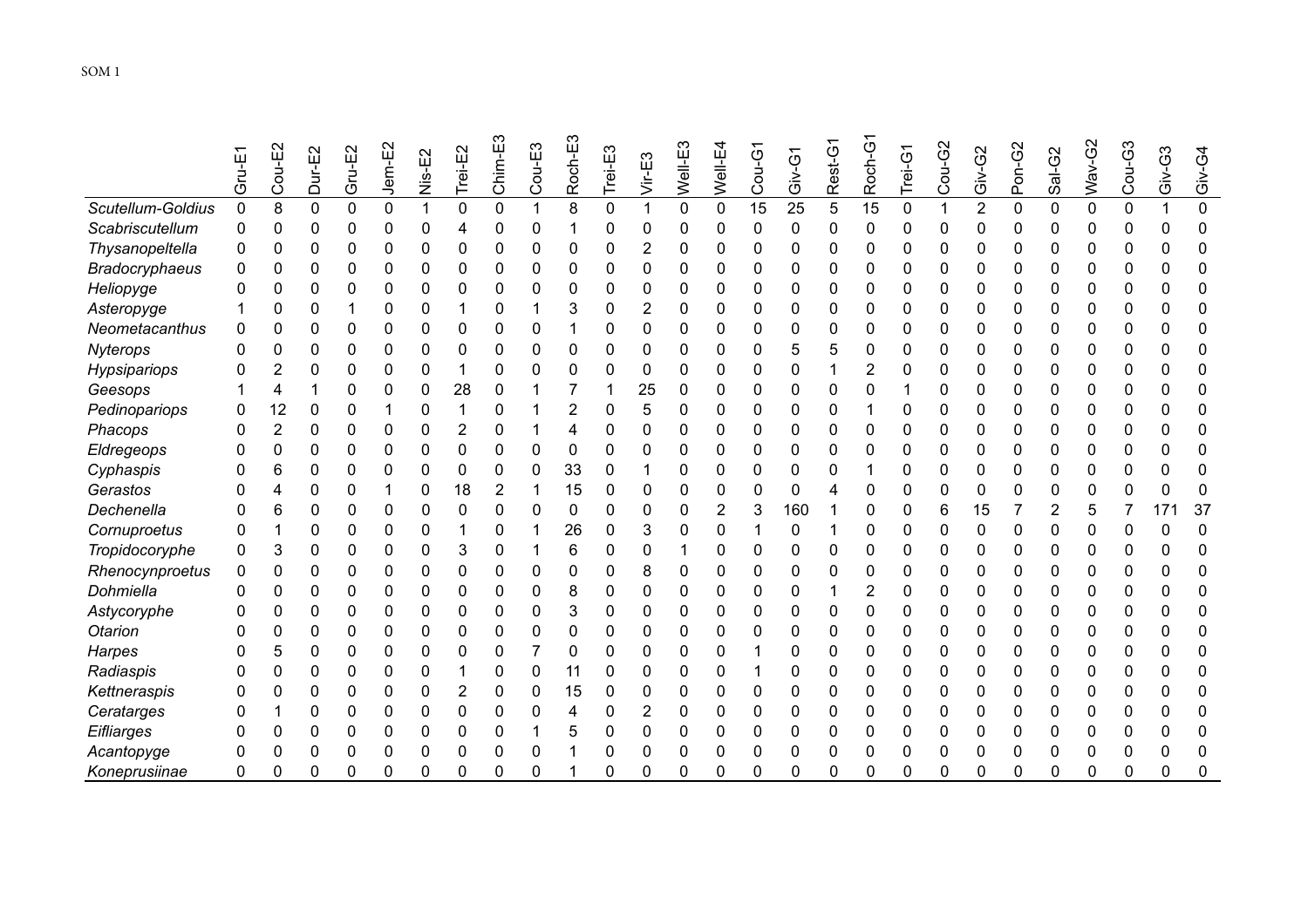|                       | Fer-G5 | Fer-G6 | $Cou-F$      | Dur-F       | n<br>F<br>7<br>$\check{\hat{\mathcal{Z}}}$ | Chim-F2        | Cou-F2 | $\scriptstyle\mathtt{N}$<br>Dur-F2 | $\sim$<br>Giv-F: | Neu-F <sub>2</sub> | Nis-F2      | $Sal-F2$    | Sur-F2      | Wav-F2      | Wel-F2         | Cou-F <sub>3</sub> | Hot-F <sub>3</sub> | $Cou-F4$                | Neu-F4         | Roch-F4 | Aye-F5      | ပူ<br>Beaum | ю<br>Beaur-F | Neu-F5      | Nis-F5      | Sau-F          | Sur-F5 |
|-----------------------|--------|--------|--------------|-------------|--------------------------------------------|----------------|--------|------------------------------------|------------------|--------------------|-------------|-------------|-------------|-------------|----------------|--------------------|--------------------|-------------------------|----------------|---------|-------------|-------------|--------------|-------------|-------------|----------------|--------|
| Scutellum-Goldius     |        |        | 27           |             | 0                                          | $\overline{0}$ | 0      | $\mathbf 0$                        | $\mathbf 0$      | $\mathbf 0$        | $\mathbf 0$ | $\mathbf 0$ | $\mathbf 0$ | $\mathbf 0$ | $\overline{0}$ | 0                  | 0                  | $\overline{\mathbf{4}}$ | $6\phantom{1}$ | 6       | $\mathbf 0$ | 17          | $\mathbf 0$  | $\mathbf 0$ | $\mathbf 0$ | $\overline{2}$ | 0      |
| Scabriscutellum       | 0      | 0      | 0            | 0           | 0                                          | 0              | 0      | 0                                  | 0                | 0                  | 0           | 0           | 0           | 0           | 0              | 0                  | 0                  | 0                       | 0              | 0       | 0           | 0           | 0            | 0           | 0           | O              | 0      |
| Thysanopeltella       | 0      | 0      | 0            | 0           | 0                                          | 0              | 0      | 0                                  | 0                | 0                  | 0           | $\mathbf 0$ | 0           | 0           | 0              | 0                  | 0                  | 0                       | 0              | 0       | 0           | 0           | 0            | 0           | 0           | 0              | 0      |
| <b>Bradocryphaeus</b> |        |        | 0            | 0           | 1                                          |                | 56     | 6                                  | 30               |                    | 535         | 84          | 3           |             |                | 2                  | 56                 | 0                       | 0              | 0       | 2           | 0           |              |             | 80          | 6              | 6      |
| Heliopyge             | Ω      |        | 0            | 0           | 0                                          | 0              | 3      | 0                                  | 0                | 0                  | 44          | 0           | 0           | 0           | 0              | 0                  | 0                  | 0                       | 0              | 0       | 0           | 0           | 0            | 0           | 0           | ŋ              | 0      |
| Asteropyge            | U      | 0      | 0            | 0           | 0                                          | 0              | 0      | 0                                  | 0                | 0                  | 0           | 0           | 0           | 0           | 0              | 0                  | 0                  | 0                       | 0              | 0       | $\Omega$    | 0           | 0            | 0           | 0           | ŋ              | 0      |
| Neometacanthus        |        | 0      | 0            | $\mathbf 0$ | 0                                          | 0              | 0      | 0                                  | 0                | 0                  | 0           | 0           | $\mathbf 0$ | 0           | 0              | 0                  | 0                  | 0                       | 0              | 0       | 0           | 0           | 0            | 0           | 0           | 0              | 0      |
| Nyterops              |        | 0      | 0            | 0           | 0                                          | 0              | 0      | 0                                  | 0                | 0                  | 0           | 0           | 0           | 0           | 0              | 0                  | 0                  | 0                       | 0              | 0       | 0           | 0           | 0            | 0           | 0           | 0              | 0      |
| Hypsipariops          |        | ი      | $\mathbf{0}$ | 0           | 0                                          | 0              | 0      | 0                                  | 0                | 0                  | 0           | $\mathbf 0$ | 0           | 0           | 0              | 0                  | 0                  | 0                       | 0              | 0       | 0           | 0           | 0            | 0           | 0           | ŋ              | 0      |
| Geesops               | Ω      | 0      | $\mathbf{0}$ | 0           | 0                                          | 0              | 0      | 0                                  | 0                | 0                  | 0           | $\mathbf 0$ | 0           | 0           | 0              | 0                  | 0                  | 0                       | 0              | 0       | 0           | 0           | 0            | 0           | 0           | 0              | 0      |
| Pedinopariops         |        | 0      | 0            | 0           | 0                                          | 0              | 0      | 0                                  | 0                | 0                  | 0           | 0           | 0           | 0           | 0              | 0                  | 0                  | 0                       | 0              | 0       | 0           | 0           | 0            | 0           | 0           | 0              | 0      |
| Phacops               |        |        | 0            | 0           | 0                                          | 0              | 0      | 0                                  | 0                | 0                  | 0           | 0           | 0           | 0           | 0              | 0                  | 0                  | 0                       | 0              | 0       | 0           | 0           | 0            | 0           | 0           | 0              | 0      |
| Eldregeops            |        | 0      | 0            | 0           | 0                                          | 0              | 0      | 0                                  | 0                | 0                  | 0           | 0           | 0           | 0           | 0              | 0                  | 0                  | 0                       | 0              | 0       | 0           | 0           | 0            | 0           | 0           | 0              | 0      |
| Cyphaspis             |        | 0      | 0            | 0           | 0                                          | 0              | 0      | 0                                  | 0                | 0                  | 0           | 0           | 0           | 0           | 0              | 0                  | 0                  | 0                       | 0              | 0       | 0           | 0           | 0            | 0           | 0           | N              | 0      |
| Gerastos              |        | 0      | 0            | 0           | 0                                          | 0              | 0      | 0                                  | 0                | 0                  | 0           | 0           | 0           | 0           | 0              | 0                  | 0                  | 0                       | 0              | 0       | 0           | 0           | 0            | 0           | 0           | 0              | 0      |
| Dechenella            |        | 3      | 0            | 0           | 0                                          | 0              | 0      | 0                                  | 0                | 0                  | 0           | 0           | 0           | 0           | 0              | 0                  | 0                  | 0                       | 0              | 0       | 0           | 0           | 0            | 0           | 0           | 0              | 0      |
| Cornuproetus          |        |        | 0            | 0           | 0                                          | 0              | 0      | 0                                  | 0                | 0                  | 0           | 0           | 0           | 0           | 0              | 0                  | 0                  | 0                       | 0              | 0       | 0           | 0           | 0            | 0           | 0           | 0              | 0      |
| Tropidocoryphe        | 0      | 0      | 0            | 0           | 0                                          | 0              | 0      | 0                                  | 0                | 0                  | 0           | 0           | 0           | 0           | 0              | 0                  | 0                  | 0                       | 0              | 0       | 0           | 0           | 0            | 0           | 0           | n              | 0      |
| Rhenocynproetus       | 0      |        | 0            | 0           | 0                                          | 0              | 0      | 0                                  | 0                | 0                  | 0           | 0           | 0           | 0           | 0              | 0                  | 0                  | 0                       | 0              | 0       | 0           | 0           | 0            | 0           | 0           | 0              | 0      |
| Dohmiella             |        |        | 0            | 0           | 0                                          | 0              | 0      | 0                                  | 0                | 0                  | 0           | 0           | 0           | 0           | 0              | 0                  | 0                  | 0                       | 0              | 0       | 0           | 0           | 0            | $\Omega$    | 0           | ŋ              | 0      |
| Astycoryphe           |        | 0      | 0            | 0           | 0                                          | 0              | 0      | 0                                  | 0                | 0                  | 0           | $\mathbf 0$ | 0           | 0           | 0              | 0                  | 0                  | 0                       | 0              | 0       | 0           | 0           | 0            | 0           | 0           | 0              | 0      |
| Otarion               |        | 0      | 0            | 0           | 0                                          | 0              | 1      | 0                                  | 0                | 0                  | 0           | 0           | 0           | 0           | 0              | 0                  | 0                  | 0                       | 0              | 0       | 0           | 0           | 0            | 0           | 0           | 0              | 0      |
| <b>Harpes</b>         |        | 0      | 0            | 0           | 0                                          | 0              | 0      | 0                                  | 0                | 0                  | 0           | 0           | 0           | 0           | 0              | 0                  | 0                  | 0                       | 0              | 0       | 0           | 0           | 0            | 0           | 0           | 0              | 0      |
| Radiaspis             |        | 0      | 0            | 0           | 0                                          | 0              | 0      | 0                                  | 0                | 0                  | 0           | 0           | 0           | 0           | 0              | 0                  | 0                  | 0                       | 0              | 0       | 0           | 0           | 0            | 0           | 0           | N              | 0      |
| Kettneraspis          |        | 0      | 0            | 0           | 0                                          | 0              | 0      | 0                                  | 0                | 0                  | 0           | 0           | 0           | 0           | 0              | 0                  | 0                  | 0                       | 0              | 0       | 0           | 0           | 0            | 0           | 0           | 0              | 0      |
| Ceratarges            |        | 0      | 0            | 0           | 0                                          | 0              | 0      | 0                                  | 0                | 0                  | 0           | 0           | 0           | 0           | 0              | 0                  | 0                  | 0                       | 0              | 0       | 0           | 0           | 0            | 0           | 0           | 0              | 0      |
| Eifliarges            |        | 0      | 0            | 0           | 0                                          | 0              | 0      | 0                                  | 0                | 0                  | 0           | $\mathbf 0$ | 0           | 0           | 0              | 0                  | 0                  | 0                       | 0              | 0       | 0           | 0           | 0            | 0           | 0           | N              | 0      |
| Acantopyge            | 0      | ი      | 0            | 0           | 0                                          | 0              | 0      | 0                                  | 0                | 0                  | 0           | 0           | 0           | 0           | 0              | 0                  | 0                  | 0                       | 0              | 0       | 0           | 0           | 0            | 0           | 0           | 0              | 0      |
| Koneprusiinae         | 0      | 0      | $\Omega$     | O           | 0                                          | 0              | 0      | 0                                  | ŋ                | 0                  | 0           | $\Omega$    | O           | 0           | 0              | 0                  | n                  | 0                       | 0              | ი       | O           | n           | 0            | 0           | $\Omega$    | ŋ              | 0      |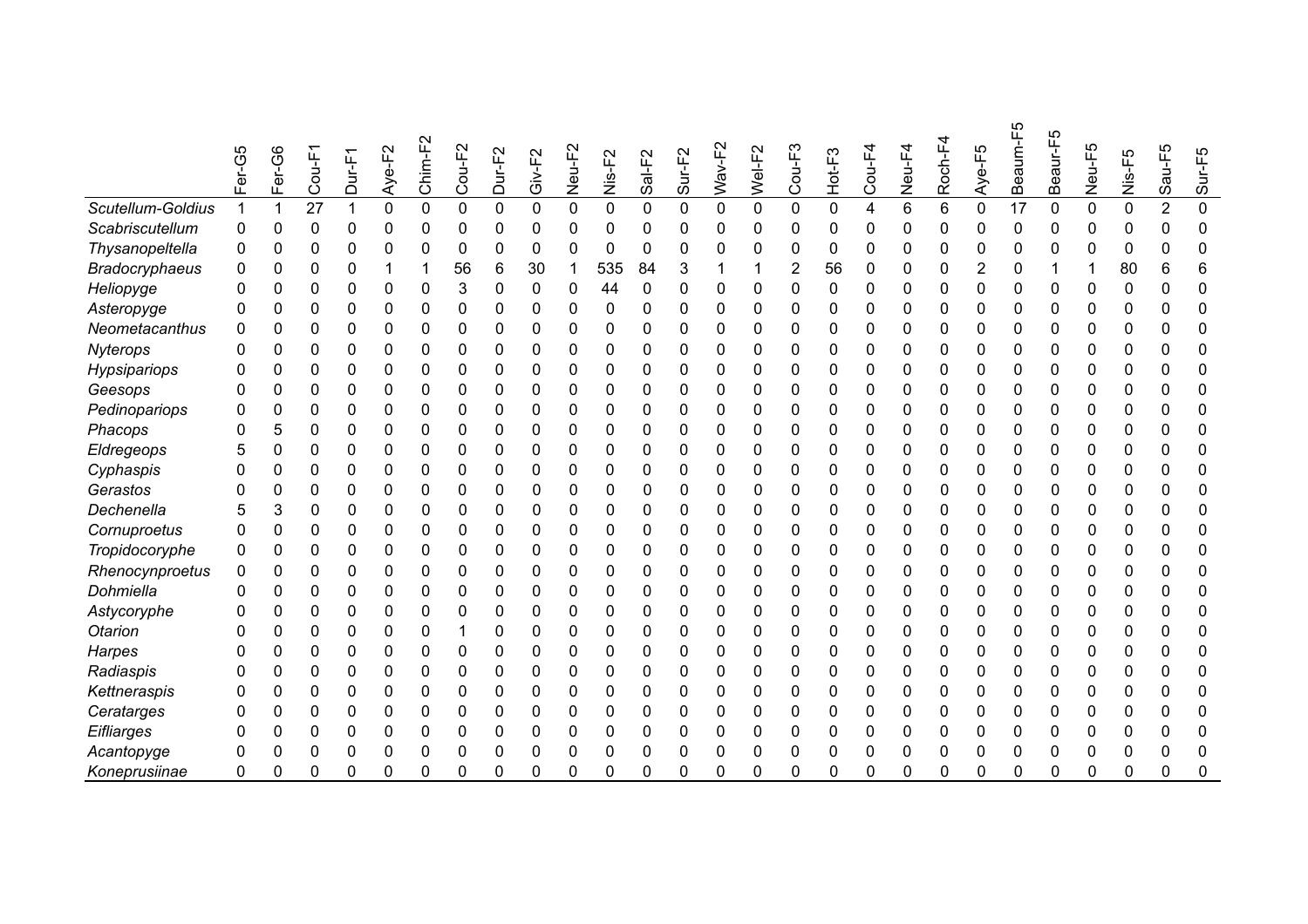|                       | Aye-F6         | Cou-F6         | Neu-F6         | Sau-F6         | $Sur-F6$       | And-F7       | $B$ os-F7    | $Cham-F7$      | Fleur-F7       | Rhis-F7        | Fer-F8         | Fer-F9         | Fer-F10        |
|-----------------------|----------------|----------------|----------------|----------------|----------------|--------------|--------------|----------------|----------------|----------------|----------------|----------------|----------------|
| Scutellum-Goldius     | 1              | 12             | 5              | 5              | 1              | 1            | $\mathbf{1}$ | $\overline{0}$ | $\mathbf 0$    | 13             | $\overline{2}$ | 3              | 1              |
| Scabriscutellum       | 0              | $\mathbf 0$    | $\overline{0}$ | $\overline{0}$ | $\overline{0}$ | $\mathbf{0}$ | 0            | 0              | $\overline{0}$ | $\mathbf 0$    | 0              | 0              | 0              |
| Thysanopeltella       | 0              | $\mathbf 0$    | 0              | 0              | 0              | $\mathbf 0$  | 0            | 0              | 0              | $\mathbf 0$    | 0              | 0              | 0              |
| <b>Bradocryphaeus</b> | 0              | $\mathbf 0$    | 0              | 0              | 0              | $\mathbf 0$  | 5            | 1              | 5              | 342            | 0              | 3              | $\overline{2}$ |
| Heliopyge             | 0              | 0              | 0              | 0              | 0              | $\mathbf 0$  | 0            | 0              | 0              | $\mathbf 0$    | 0              | 5              | 5              |
| Asteropyge            | 0              | $\overline{0}$ | 0              | 0              | 0              | $\mathbf 0$  | 0            | 0              | 0              | $\mathbf 0$    | 0              | 0              | $\overline{0}$ |
| Neometacanthus        | 0              | $\mathbf 0$    | 0              | 0              | 0              | $\mathbf 0$  | 0            | 0              | 0              | $\mathbf 0$    | 0              | 0              | 0              |
| Nyterops              | 0              | $\mathbf 0$    | 0              | 0              | 0              | $\mathbf 0$  | 0            | 0              | 0              | $\mathbf 0$    | 0              | 0              | 0              |
| Hypsipariops          | 0              | $\mathbf 0$    | 0              | 0              | 0              | $\mathbf 0$  | 0            | 0              | $\overline{0}$ | $\mathbf 0$    | 0              | 0              | 0              |
| Geesops               | $\overline{0}$ | $\mathbf 0$    | 0              | 0              | 0              | $\mathbf 0$  | 0            | 0              | 0              | $\mathbf{0}$   | 0              | 0              | $\overline{0}$ |
| Pedinopariops         | 0              | 0              | 0              | 0              | 0              | 0            | 0            | 0              | 0              | $\mathbf{0}$   | 0              | 0              | 0              |
| Phacops               | 0              | 0              | 0              | 0              | 0              | 0            | 0            | 0              | 0              | $\mathbf 0$    | 0              | 0              | 0              |
| Eldregeops            | 0              | $\mathbf 0$    | 0              | 0              | $\overline{0}$ | $\mathbf 0$  | 0            | 0              | $\overline{0}$ | $\mathbf{0}$   | 0              | 0              | $\overline{0}$ |
| Cyphaspis             | 0              | 5              | 0              | 1              | $\mathbf 0$    | $\mathbf 0$  | 0            | 0              | 0              | $\mathbf 0$    | 0              | 0              | 0              |
| Gerastos              | 0              | $\mathbf 0$    | $\mathbf 0$    | 0              | $\mathbf{0}$   | 0            | 0            | 0              | 0              | $\mathbf 0$    | 0              | 0              | 0              |
| Dechenella            | 0              | 0              | 0              | 0              | 0              | 0            | 0            | 0              | 0              | 0              | 0              | 0              | 0              |
| Cornuproetus          | 0              | 0              | $\mathbf 0$    | 0              | $\mathbf{0}$   | 0            | 0            | 0              | 0              | 0              | 0              | 0              | 0              |
| Tropidocoryphe        | 0              | $\mathbf 0$    | $\mathbf 0$    | $\overline{0}$ | $\mathbf 0$    | $\mathbf 0$  | 0            | 0              | $\overline{0}$ | $\mathbf 0$    | 0              | $\overline{0}$ | $\overline{0}$ |
| Rhenocynproetus       | 0              | 0              | 0              | 0              | 0              | 0            | 0            | 0              | 0              | 0              | 0              | 0              | 0              |
| Dohmiella             | 0              | 0              | 0              | 0              | $\mathbf 0$    | 0            | 0            | 0              | 0              | $\mathbf 0$    | 0              | 0              | 0              |
| Astycoryphe           | 0              | 0              | $\mathbf 0$    | 0              | $\mathbf 0$    | 0            | 0            | 0              | $\mathbf 0$    | 0              | 0              | 0              | 0              |
| Otarion               | 0              | $\mathbf 0$    | $\mathbf 0$    | $\overline{0}$ | $\mathbf 0$    | $\mathbf 0$  | 0            | $\mathbf 0$    | $\mathbf 0$    | $\mathbf{0}$   | 0              | 0              | $\overline{0}$ |
| <b>Harpes</b>         | 0              | 0              | 0              | 0              | $\mathbf 0$    | $\mathbf 0$  | 0            | 0              | 0              | 0              | 0              | 0              | 0              |
| Radiaspis             | 0              | 0              | 0              | 0              | 0              | $\mathbf 0$  | 0            | 0              | $\mathbf 0$    | 0              | 0              | 0              | 0              |
| Kettneraspis          | 0              | $\overline{0}$ | 0              | 0              | $\mathbf 0$    | $\mathbf 0$  | 0            | 0              | 0              | 0              | 0              | 0              | 0              |
| Ceratarges            | 0              | 0              | 0              | 0              | $\mathbf 0$    | $\mathbf 0$  | 0            | 0              | $\mathbf 0$    | 0              | 0              | $\mathbf 0$    | 0              |
| Eifliarges            | 0              | 0              | 0              | 0              | 0              | 0            | 0            | 0              | 0              | 0              | 0              | 0              | 0              |
| Acantopyge            | 0              | 0              | 0              | 0              | 0              | $\mathbf 0$  | 0            | 0              | 0              | 0              | 0              | 0              | 0              |
| Koneprusiinae         | $\mathbf 0$    | $\overline{0}$ | 0              | 0              | $\overline{0}$ | $\mathbf 0$  | 0            | 0              | $\overline{0}$ | $\overline{0}$ | 0              | 0              | $\overline{0}$ |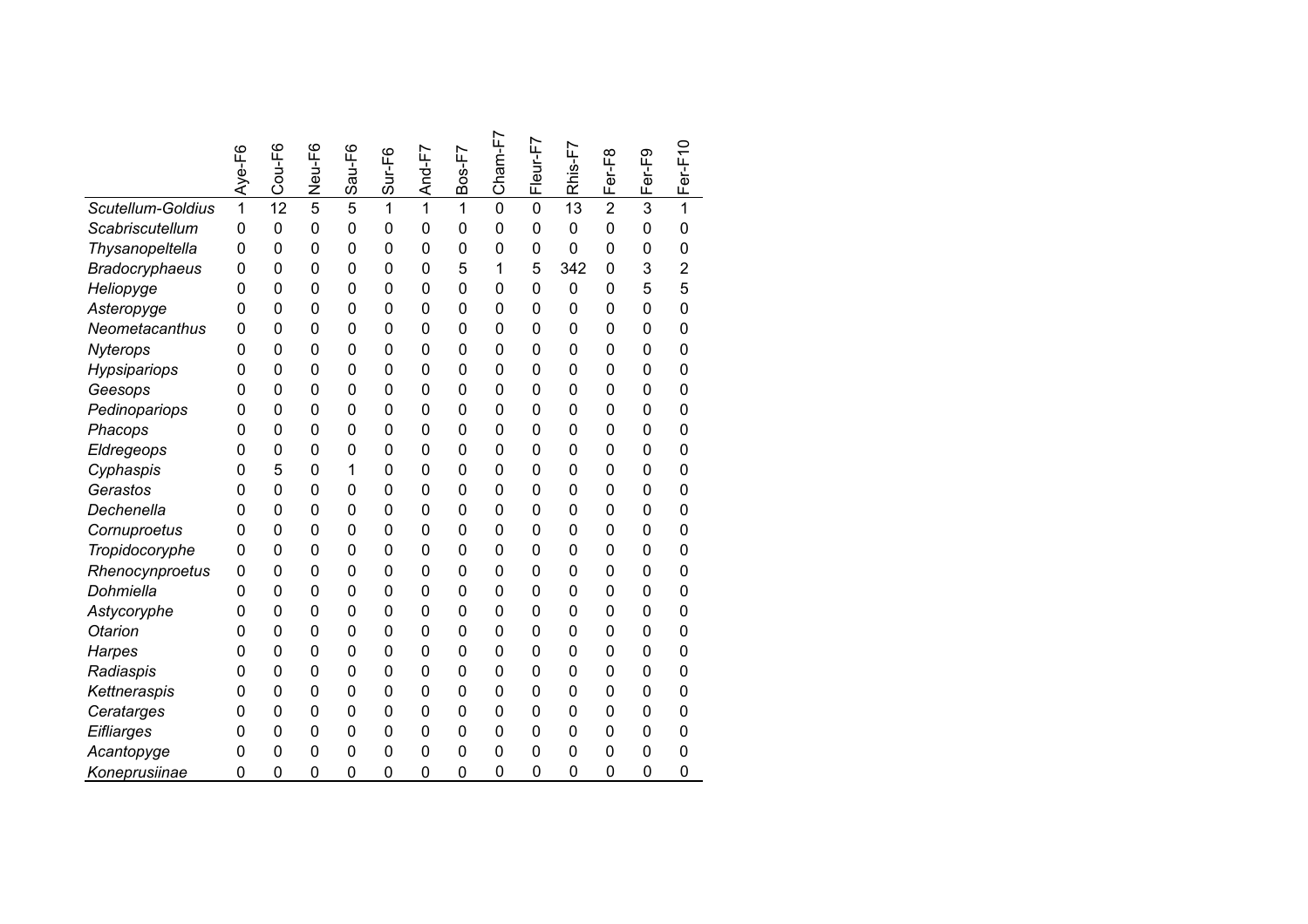|                       | T-ng | Cou-E2 | Dur-E2 | Jem-E2      | Gru-E2 | Nis-E2 | Trei-E2     | ⊞<br>Chim-E | Cou-E3   | ш<br>Roch-     | Trei-E3     | Vir-E3         | Well-E3  | Well-E4     | Cou-G1 | Giv-G1      | Rest-G1 | Roch- | Trei-G      | Cou-G2 | Giv-G2 | Pon-G2       | Sal-G2      | <b>Nav-G2</b> | Cou-G3 | Giv-G3 | $\ddot{6}$<br>$\ddot{\tilde{\sigma}}$ |
|-----------------------|------|--------|--------|-------------|--------|--------|-------------|-------------|----------|----------------|-------------|----------------|----------|-------------|--------|-------------|---------|-------|-------------|--------|--------|--------------|-------------|---------------|--------|--------|---------------------------------------|
| Scutellum-Goldius     | 0    | 15     | 0      | $\mathbf 0$ | 0      | 100    | $\mathbf 0$ | 0           | 6        | 5              | $\mathbf 0$ | $\overline{2}$ | 0        | $\mathbf 0$ | 71     | 9           | 28      | 71    | $\mathbf 0$ | 14     | 6      | 0            | $\mathbf 0$ | 0             | 0      |        | 0                                     |
| Scabriscutellum       | 0    | 0      | 0      | 0           | 0      | 0      | 6           | 0           | 0        |                | 0           | 0              | 0        | U           | 0      | 0           | 0       | 0     | 0           | 0      | 0      | 0            | ი           | 0             | 0      | ი      | 0                                     |
| Thysanopeltella       | 0    | ŋ      | 0      | 0           | 0      | 0      | 0           | 0           | 0        | 0              | 0           | 4              | 0        | O           | 0      | 0           | 0       | 0     | 0           | 0      | 0      | 0            | U           | 0             | 0      | 0      | 0                                     |
| <b>Bradocryphaeus</b> |      |        | 0      | 0           | 0      | 0      |             | 0           | 0        | 0              | 0           | 0              | 0        |             | 0      | 0           | 0       | ი     | 0           |        |        | 0            | O           | 0             | 0      | 0      | 0                                     |
| Heliopyge             | 0    |        | 0      | 0           | 0      | 0      | 0           | 0           | 0        | 0              | O           | 0              | 0        | U           | 0      | 0           | 0       | ი     | 0           | 0      | 0      | 0            | n           | 0             | 0      | ი      | <sup>n</sup>                          |
| Asteropyge            | 50   |        | 0      | 0           | 100    | 0      | 2           | 0           | 6        | 2              | 0           | 4              | 0        |             | 0      | 0           | 0       | 0     | 0           | 0      | 0      | 0            | 0           | 0             | 0      |        |                                       |
| Neometacanthus        |      |        | 0      | 0           | 0      | 0      | 0           | 0           | 0        |                | 0           | 0              | 0        |             | 0      | 0           | 0       | 0     | 0           | 0      | 0      | 0            | 0           | 0             | 0      |        | 0                                     |
| Nyterops              | ი    | O      | 0      | O           | 0      | 0      | 0           | 0           | ŋ        | 0              | 0           | 0              | 0        | ŋ           | 0      |             | 28      | 0     | 0           | 0      | 0      | 0            | O           | 0             | 0      | ი      | 0                                     |
| Hypsipariops          | ი    |        | 0      | 0           | 0      | 0      | 2           | 0           | $\Omega$ | 0              | 0           | 0              | 0        | 0           | 0      | $\mathbf 0$ | 6       | 10    | 0           | 0      | 0      | $\mathbf{0}$ | 0           | 0             | 0      | ი      | 0                                     |
| Geesops               | 50   |        | 100    | 0           | 0      | 0      | 45          | 0           | 6        | 5              | 100         | 51             | 0        | 0           | 0      | 0           | 0       | 0     | 100         | 0      | 0      | 0            | O           | 0             | 0      |        | 0                                     |
| Pedinopariops         | 0    | 22     | 0      | 50          | 0      | 0      | 2           | 0           | 6        |                | 0           | 10             | 0        | 0           | 0      | 0           | 0       | 5     | 0           | 0      | 0      | 0            | 0           | 0             | 0      | 0      | 0                                     |
| Phacops               |      |        | 0      | 0           | 0      | 0      | 3           | 0           | 6        | 3              | 0           | 0              | 0        | 0           | 0      | 0           | 0       | 0     | 0           | 0      | 0      | $\Omega$     | 0           | 0             | 0      | 0      | 0                                     |
| Eldregeops            |      | 0      | 0      | 0           | 0      | 0      | 0           | 0           | 0        | 0              | 0           | 0              | 0        | 0           | 0      | 0           | 0       | ი     | 0           | 0      | 0      | $\Omega$     |             | 0             | 0      |        | <sup>0</sup>                          |
| Cyphaspis             |      | 11     | 0      | 0           | 0      | 0      | 0           | 0           | 0        | 21             | 0           | 2              | 0        |             | 0      | 0           | 0       | 5     | 0           | 0      | 0      | 0            |             | 0             | 0      |        | 0                                     |
| Gerastos              |      |        | 0      | 50          | 0      | 0      | 29          | 100         | 6        | 10             | 0           | 0              | 0        | 0           | 0      | 0           | 22      | 0     | 0           | 0      | 0      | 0            | 0           | 0             | 0      | ი      | 0                                     |
| Dechenella            |      | 11     | 0      | $\Omega$    | 0      | 0      | 0           | 0           | $\Omega$ | 0              | 0           | 0              | 0        | 100         | 14     | 89          | 6       | 0     | 0           | 86     | 94     | 100          | 100         | 100           | 100    | 99     | 100                                   |
| Cornuproetus          |      | 2      | 0      | 0           | 0      | 0      | 2           | 0           | 6        | 17             | 0           | 6              | 0        | $\Omega$    | 5      | $\mathbf 0$ | 6       | 0     | 0           | 0      | 0      | 0            | $\mathbf 0$ | 0             | 0      | 0      | 0                                     |
| Tropidocoryphe        | 0    | 6      | 0      | O           | 0      | 0      | 5           | 0           | 6        | 4              | 0           | 0              | 100      | 0           | 0      | 0           | 0       | ი     | 0           | 0      | 0      | 0            | n           | 0             | ი      | ი      | 0                                     |
| Rhenocynproetus       |      | O      | 0      | 0           | 0      | 0      | 0           | 0           | ŋ        | 0              | 0           | 16             | 0        |             | 0      | 0           | 0       | 0     | 0           | 0      | 0      | 0            |             | 0             | 0      | ი      | 0                                     |
| Dohmiella             |      |        | 0      | 0           | 0      | 0      | 0           | 0           | 0        | 5              | 0           | 0              | 0        |             | 0      | 0           | 6       | 10    | 0           | 0      | 0      | 0            |             | 0             | 0      |        | 0                                     |
| Astycoryphe           |      |        | 0      | 0           | 0      | 0      | 0           | 0           | 0        | $\overline{2}$ | 0           | 0              | 0        | 0           | 0      | 0           | 0       | 0     | 0           | 0      | 0      | 0            | 0           | 0             | 0      |        | 0                                     |
| Otarion               |      | O      | 0      | 0           | 0      | 0      | 0           | 0           | 0        | 0              | 0           | 0              | 0        | 0           | 0      | 0           | 0       | 0     | 0           | 0      | 0      | 0            | 0           | 0             | 0      | 0      | 0                                     |
| <b>Harpes</b>         |      | 9      | 0      | 0           | 0      | 0      | 0           | 0           | 44       | 0              | 0           | 0              | $\Omega$ | 0           | 5      | 0           | 0       | ი     | 0           | 0      | 0      | 0            | O           | 0             | 0      |        | 0                                     |
| Radiaspis             |      |        | 0      | 0           | 0      | 0      | 2           | 0           | 0        | 7              | 0           | 0              | 0        |             | 5      | 0           | 0       | 0     | 0           | 0      | 0      | 0            | 0           | 0             | 0      |        | 0                                     |
| Kettneraspis          |      |        | 0      | O           | 0      | 0      | 3           | 0           | 0        | 10             | 0           | 0              | $\Omega$ | U           | 0      | 0           | 0       | ი     | 0           | 0      | 0      | $\Omega$     | $\Omega$    | 0             | 0      | ი      | <sup>0</sup>                          |
| Ceratarges            |      |        | 0      | 0           | 0      | 0      | 0           | 0           | ŋ        | 3              | 0           | 4              | 0        |             | 0      | 0           | 0       | 0     | 0           | 0      | 0      | $\mathbf{0}$ |             | 0             | 0      |        | 0                                     |
| Eifliarges            |      | 0      | 0      | 0           | 0      |        | 0           | 0           | 6        | 3              | 0           | 0              | 0        |             | 0      | 0           | 0       | 0     | 0           |        | 0      | 0            |             | 0             |        |        |                                       |
| Acantopyge            |      | O      | 0      | 0           | 0      | 0      | 0           | 0           | 0        |                | 0           | 0              | 0        | 0           | 0      | 0           | 0       | 0     | 0           |        | 0      | 0            | ŋ           | 0             | 0      |        | 0                                     |
| Koneprusiinae         | 0    |        | 0      | ŋ           | 0      |        |             | ი           |          |                | N           | U              |          |             | U      |             | O       | n     | U           |        |        | U            |             | O             | ი      | ი      | 0                                     |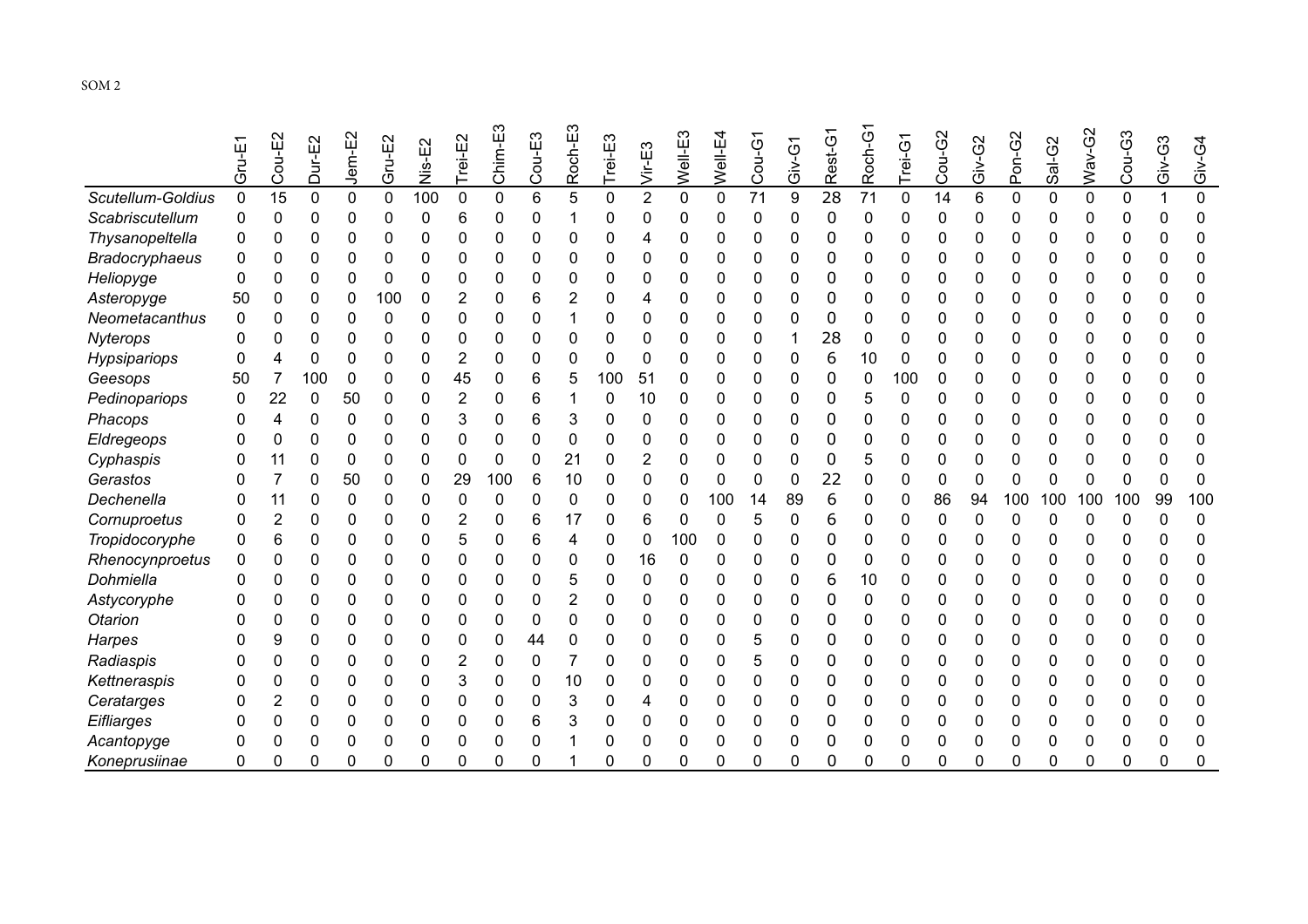|                       | Fer-G5 | Fer-G6 | Cou-F       | Щ<br>T-<br>Dur- | ட்<br>Aye-l | Chim-F2     | F2<br>Gou-F      | 요<br>T-JuC<br>Dur | Giv-F <sub>2</sub> | Neu-F2      | Nis-F2      | Sal-F <sub>2</sub> | Sur-F <sub>2</sub> | Wav-F2 | Wel-F2      | ო<br>Cou-F  | Hot-F3       | Cou-F-      | Neu-F4   | Roch-F4 | Aye-F5 | ပြု<br>Beaum- | Ю<br>Ш<br>I-ine<br>Ő<br>$\mathbf{a}$ | $Nis-F5$ | Neu-F5       | $au-F5$<br>Ő   | Sur-F5       |
|-----------------------|--------|--------|-------------|-----------------|-------------|-------------|------------------|-------------------|--------------------|-------------|-------------|--------------------|--------------------|--------|-------------|-------------|--------------|-------------|----------|---------|--------|---------------|--------------------------------------|----------|--------------|----------------|--------------|
| Scutellum-Goldius     | 9      | 11     | 100         | 100             | 0           | $\mathbf 0$ | $\mathbf 0$      | 0                 | 0                  | $\mathbf 0$ | $\mathbf 0$ | 0                  | $\mathbf 0$        | 0      | $\mathbf 0$ | $\mathbf 0$ | $\mathbf 0$  | 100         | 100      | 100     | 0      | 100           | 0                                    | 0        | $\mathbf 0$  | 25             | 0            |
| Scabriscutellum       | 0      | 0      | 0           | 0               | 0           | 0           | 0                | 0                 | 0                  | 0           | 0           | 0                  | 0                  | 0      | 0           | 0           | 0            | $\mathbf 0$ | 0        | 0       | 0      | $\mathbf{0}$  | 0                                    | 0        | 0            | 0              | 0            |
| Thysanopeltella       | 0      | 0      | 0           | 0               | 0           | 0           | 0                | 0                 | 0                  | 0           | $\mathbf 0$ | 0                  | 0                  | 0      | 0           | 0           | 0            | 0           | 0        | 0       | 0      | 0             | 0                                    | 0        | $\mathbf 0$  | 0              | 0            |
| <b>Bradocryphaeus</b> |        |        | $\mathbf 0$ | 0               | 100         | 100         | 93               | 100               | 100                | 100         | 92          | 100                | 100                | 100    | 100         | 100         | 100          | 0           | 0        | 0       | 100    | 0             | 100                                  | 100      | 100          | 75             | 100          |
| Heliopyge             |        |        | 0           | 0               | 0           | 0           | 5                | 0                 | 0                  | 0           | 8           | 0                  | 0                  | 0      | 0           | 0           | $\mathbf{0}$ | 0           | 0        | 0       | 0      | 0             | $\Omega$                             | 0        | $\mathbf{0}$ | 0              | $\Omega$     |
| Asteropyge            |        | O      | 0           | 0               | 0           | 0           | 0                | 0                 | 0                  | 0           | 0           | 0                  | 0                  | 0      | 0           | 0           | 0            | 0           | 0        | 0       | 0      | 0             | 0                                    | 0        | 0            | 0              | 0            |
| Neometacanthus        | ი      | 0      | 0           | 0               | 0           | 0           | 0                | 0                 | 0                  | 0           | 0           | 0                  | 0                  | 0      | 0           | 0           | 0            | 0           | 0        | 0       | 0      | 0             | 0                                    | 0        | 0            | 0              | 0            |
| Nyterops              |        | 0      | 0           | 0               | 0           | 0           | 0                | 0                 | 0                  | 0           | 0           | 0                  | 0                  | 0      | 0           | 0           | 0            | 0           | 0        | 0       | 0      | 0             | 0                                    | 0        | 0            | 0              | 0            |
| Hypsipariops          |        | 0      | 0           | 0               | 0           | 0           | $\mathbf{0}$     | 0                 | 0                  | 0           | 0           | 0                  | 0                  | 0      | 0           | 0           | $\mathbf{0}$ | 0           | 0        | 0       | 0      | 0             | 0                                    | 0        | 0            | 0              | 0            |
| Geesops               | 0      | 0      | 0           | 0               | 0           | 0           | 0                | 0                 | 0                  | 0           | 0           | 0                  | 0                  | 0      | 0           | 0           | 0            | 0           | 0        | 0       | 0      | 0             | 0                                    | 0        | 0            | 0              | 0            |
| Pedinopariops         |        | 0      | 0           | 0               | 0           | 0           | 0                | 0                 | 0                  | 0           | 0           | 0                  | 0                  | 0      | 0           | 0           | 0            | 0           | 0        | 0       | 0      | 0             | 0                                    | 0        | 0            | 0              | 0            |
| Phacops               | 0      | 56     | 0           | 0               | 0           | 0           | 0                | 0                 | 0                  | 0           | 0           | 0                  | 0                  | 0      | 0           | 0           | 0            | 0           | 0        | 0       | 0      | 0             | 0                                    | 0        | 0            | 0              | 0            |
| Eldregeops            | 45     | 0      | 0           | 0               | 0           | 0           | 0                | 0                 | 0                  | 0           | 0           | 0                  | 0                  | 0      | 0           | 0           | 0            | 0           | 0        | 0       | 0      | 0             | 0                                    | 0        | 0            | 0              | 0            |
| Cyphaspis             | 0      | 0      | 0           | 0               | 0           | 0           | 0                | 0                 | 0                  | 0           | 0           | 0                  | 0                  | 0      | 0           | 0           | $\mathbf{0}$ | 0           | 0        | 0       | 0      | 0             | 0                                    | 0        | 0            | 0              | 0            |
| Gerastos              | 0      | 0      | $\mathbf 0$ | 0               | 0           | 0           | 0                | 0                 | 0                  | 0           | 0           | 0                  | 0                  | 0      | 0           | 0           | 0            | 0           | 0        | 0       | 0      | 0             | 0                                    | 0        | 0            | 0              | $\mathbf{0}$ |
| Dechenella            | 45     | 33     | 0           | 0               | 0           | 0           | 0                | 0                 | 0                  | $\Omega$    | $\Omega$    | 0                  | 0                  | 0      | 0           | 0           | 0            | 0           | 0        | 0       | 0      | 0             | 0                                    | 0        | $\Omega$     | 0              | $\Omega$     |
| Cornuproetus          |        | 0      | 0           | 0               | 0           | 0           | 0                | 0                 | 0                  | 0           | 0           | 0                  | 0                  | 0      | 0           | 0           | 0            | 0           | 0        | 0       | 0      | 0             | 0                                    | 0        | 0            | 0              | 0            |
| Tropidocoryphe        | 0      | 0      | 0           | 0               | 0           | 0           | 0                | 0                 | 0                  | 0           | 0           | 0                  | 0                  | 0      | 0           | 0           | 0            | 0           | 0        | 0       | 0      | 0             | 0                                    | 0        | 0            | 0              | $\Omega$     |
| Rhenocynproetus       | 0      | 0      | 0           | 0               | 0           | 0           | 0                | 0                 | 0                  | 0           | 0           | 0                  | 0                  | 0      | 0           | 0           | 0            | 0           | 0        | 0       | 0      | 0             | 0                                    | 0        | 0            | 0              | 0            |
| Dohmiella             |        | O      | 0           | 0               | 0           | 0           | 0                | 0                 | 0                  | 0           | 0           | 0                  | 0                  | 0      | 0           | 0           | 0            | 0           | 0        | 0       | 0      | 0             | 0                                    | 0        | 0            | 0              | 0            |
| Astycoryphe           |        | 0      | 0           | 0               | 0           | 0           | 0                | 0                 | 0                  | 0           | 0           | 0                  | 0                  | 0      | 0           | 0           | 0            | 0           | 0        | 0       | 0      | 0             | 0                                    | 0        | 0            | 0              | 0            |
| Otarion               |        | 0      | 0           | 0               | 0           | 0           | $\boldsymbol{2}$ | 0                 | 0                  | $\mathbf 0$ | 0           | 0                  | 0                  | 0      | 0           | 0           | 0            | 0           | 0        | 0       | 0      | 0             | 0                                    | 0        | 0            | 0              | $\Omega$     |
| Harpes                |        | 0      | 0           | 0               | 0           | 0           | 0                | 0                 | 0                  | 0           | 0           | 0                  | 0                  | 0      | 0           | 0           | 0            | 0           | 0        | 0       | 0      | 0             | 0                                    | 0        | 0            | 0              | 0            |
| Radiaspis             |        | 0      | 0           | 0               | 0           | 0           | 0                | 0                 | 0                  | 0           | 0           | 0                  | 0                  | 0      | 0           | 0           | 0            | 0           | 0        | 0       | 0      | 0             | 0                                    | 0        | 0            | 0              | 0            |
| Kettneraspis          |        | 0      | 0           | 0               | 0           | 0           | 0                | 0                 | 0                  | 0           | 0           | 0                  | 0                  | 0      | 0           | 0           | 0            | 0           | 0        | 0       | 0      | 0             | 0                                    | 0        | 0            | 0              | 0            |
| Ceratarges            |        | 0      | $\mathbf 0$ | 0               | 0           | 0           | 0                | 0                 | 0                  | 0           | 0           | 0                  | 0                  | 0      | 0           | 0           | 0            | 0           | 0        | 0       | 0      | 0             |                                      | 0        | 0            | 0              | 0            |
| Eifliarges            |        | 0      | 0           | 0               | 0           | 0           | 0                | 0                 | 0                  | 0           | 0           | 0                  | 0                  | 0      | 0           | 0           | $\mathbf{0}$ | 0           | 0        | 0       | 0      | 0             | 0                                    | 0        | 0            | 0              | 0            |
| Acantopyge            | 0      | 0      | 0           | 0               | 0           | 0           | 0                | 0                 | 0                  | $\mathbf 0$ | 0           | 0                  | 0                  | 0      | 0           | 0           | 0            | 0           | 0        | 0       | 0      | 0             | 0                                    | 0        | 0            | 0              | 0            |
| Koneprusiinae         | 0      | 0      | $\Omega$    | ŋ               | 0           | ი           |                  | ŋ                 | ∩                  | $\Omega$    | 0           | O                  | n                  |        | ∩           | O           | U            | O           | $\Omega$ | O       | 0      | በ             |                                      | $\Omega$ | 0            | $\overline{0}$ | $\Omega$     |